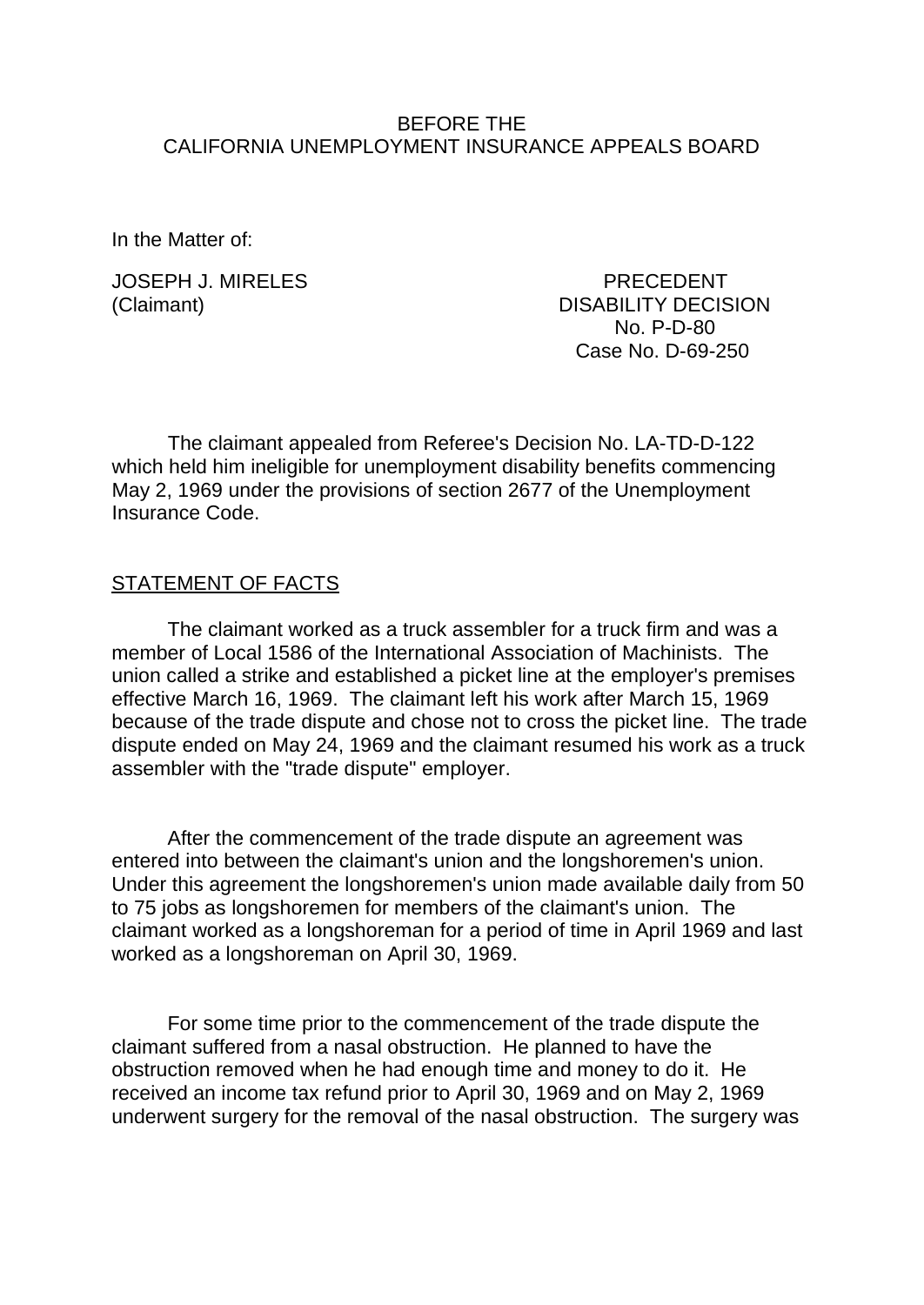performed in a physician's office and the claimant was not hospitalized. The claimant was scheduled to work as a longshoreman during the week subsequent to May 2 and would have worked had he not undergone the nasal surgery.

The physician who performed the surgery certified that the claimant was disabled and unable to perform his work from May 2 through May 24, 1969.

The claimant did not file a claim for unemployment compensation benefits.

## REASONS FOR DECISION

There is no question that this claimant left his work because of a trade dispute. Therefore, had he filed a claim for unemployment compensation benefits, he would be subject to the provisions of section 1262 of the Unemployment Insurance Code which provides as follows:

"1262. An individual is not eligible for unemployment compensation benefits, and no such benefit shall be payable to him, if he left his work because of a trade dispute. Such individual shall remain ineligible for the period during which he continues out of work by reason of the fact that the trade dispute is still in active progress in the establishment in which he was employed."

However, the claimant did not file a claim for unemployment compensation benefits but rather filed a claim for disability compensation benefits. The first question then for decision is whether or not the provisions of section 1262 of the code apply to claims for disability benefits. Section 2602 of the code provides as follows:

"2602. (a) Except as otherwise provided, the provisions and definitions of Part 1 (commencing with Section 100) of this division apply to this part. In case of any conflict between the provisions of Part 1 and the provisions of this part, the provisions of this part shall prevail with respect to unemployment compensation disability benefits, and the provisions of Part 1 prevail with respect to unemployment compensation benefits.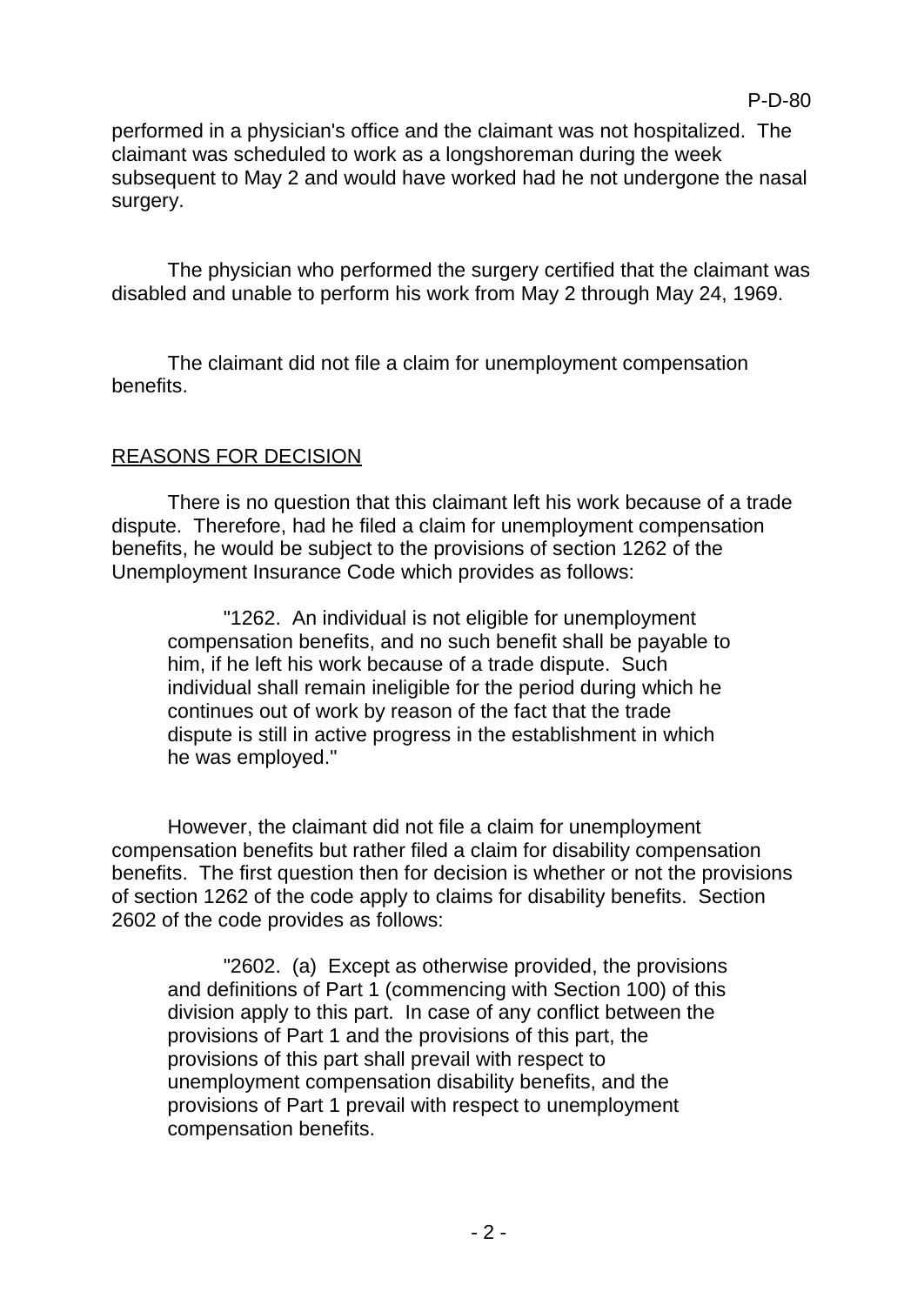"(b) The provisions of Articles 4 (commencing with Section 1375) and 5 (commencing with Section 1401) of Chapter 5 of Part 1, and the provisions of Chapter 6 (commencing with Section 1501) of Part 1 of this division do not apply to this part.

"(c) Sections 312, 318, 625, 626, 627, 628, 1251, 1253, 1254, 1255, 1279, 1326 to 1333, inclusive, 1339, and 1340 do not apply to this part."

Section 1262 appears in Part 1 of the code and there is nothing in the code which "otherwise provided" with respect to section 1262 of the code. Therefore, this section of the code applies to claims for disability benefits.

The claimant left his work because of a trade dispute within the meaning of section 1262 of the code and, therefore, the provisions of section 2677 become applicable. This section provides in part as follows:

"2677. An individual who is disqualified from receiving unemployment compensation benefits under Section 1262 shall be presumed to be ineligible to receive disability benefits under this part for the same period or periods unless the individual establishes, pursuant to authorized regulations, that his alleged disability was the result of an accident or required a period of hospitalization, that it was not caused by and did not arise out of the trade dispute, and that it would have occurred and would have prevented him from continuing his work if the trade dispute had not occurred. . . . "

The operation the claimant underwent was not of an emergency nature and his period of disability did not result from an accident or require a period of hospitalization; he is therefore ineligible for disability benefits unless the work he obtained subsequent to leaving work because of the trade dispute terminated his period of ineligibility under section 1262 of the code. The California Supreme Court in Mark Hopkins, Inc. v. California Employment Commission (24 Cal. 2d 744, 151 P. 2d 299) stated that a trade dispute merely suspends but does not terminate the employment relationship, and, in order for the claimant's disqualification under section 1262 to be terminated by subsequent employment, the subsequent employment must indicate a break in the continuity in the claimant's unemployment and the causal connection between his unemployment and the trade dispute. Such employment must completely sever the relationship of the employee and his former employer.